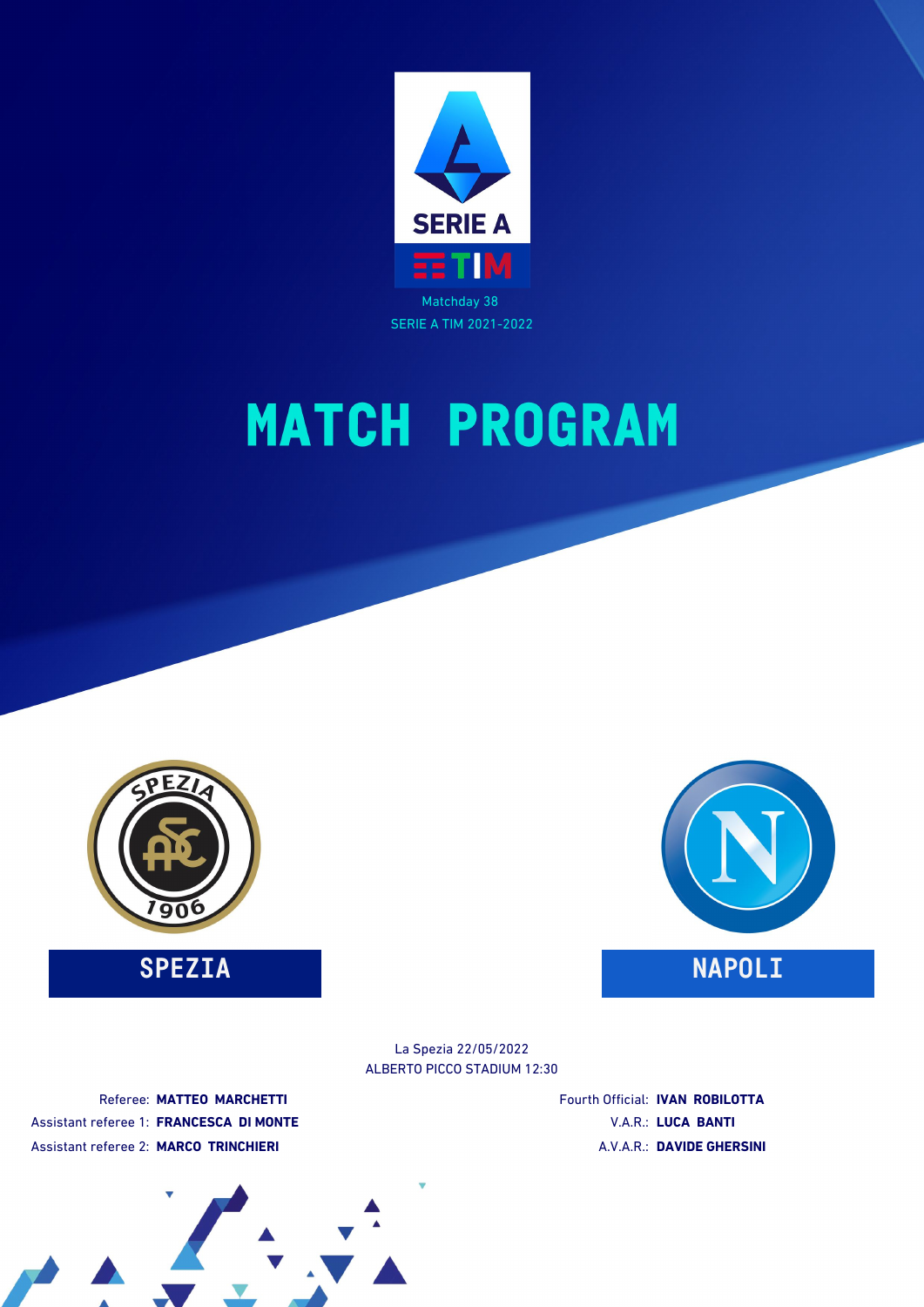

## **MATCH PROGRAM**

La Spezia 22/05/2022 ALBERTO PICCO STADIUM - 12:30



## **SERIE A TIM 2021-22**

| <b>OVERALL</b>   | <b>PTS</b> | Þ  | W  | D                       |                | <b>GF</b> | GA | GD         |
|------------------|------------|----|----|-------------------------|----------------|-----------|----|------------|
| <b>SPEZIA</b>    | 36         | 37 | 10 | $\ddot{\phantom{a}}$    | 21             | 41        | 68 | $-27$      |
| <b>NAPOLI</b>    | 76         | 37 | 23 | 7                       | 7              | 71        | 31 | $+40$      |
| <b>HOME/AWAY</b> | <b>PTS</b> | Þ  | W  | D                       |                | <b>GF</b> | GA | <b>AVG</b> |
| <b>SPEZIA</b>    | 18         | 18 | 5  | $\overline{\mathbf{3}}$ | 10             | 21        | 27 | 1.2        |
| <b>NAPOLI</b>    | 40         | 18 | 12 | 4                       | $\overline{2}$ | 34        | 15 | 1.9        |

### **HEAD TO HEAD - LAST 5 MATCHES**

| 2021-22 MD 19 | <b>NAPOLI</b>         | <b>SPEZIA</b>                                                                          |         |
|---------------|-----------------------|----------------------------------------------------------------------------------------|---------|
| 22/12/2021    |                       | 37'(1°T)[A] JUAN JESUS                                                                 | $0 - 1$ |
| 2020-21 MD 35 | <b>SPEZIA</b>         | <b>NAPOLI</b>                                                                          |         |
| 08/05/2021    | $19'(2°T)$ R. PICCOLI | 15'(1°T) P. ZIELINSKI, 23'(1°T) V. OSIMHEN, 44'(1°T) V.<br>OSIMHEN, 34'(2°T) H. LOZANO | $1 - 4$ |
| 2020-21 MD 16 | <b>NAPOLI</b>         | <b>SPEZIA</b>                                                                          |         |
| 06/01/2021    | 13'(2°T) A. PETAGNA   | 23'(2°T) M. NZOLA, 37'(2°T) T. POBEGA                                                  | $1 - 2$ |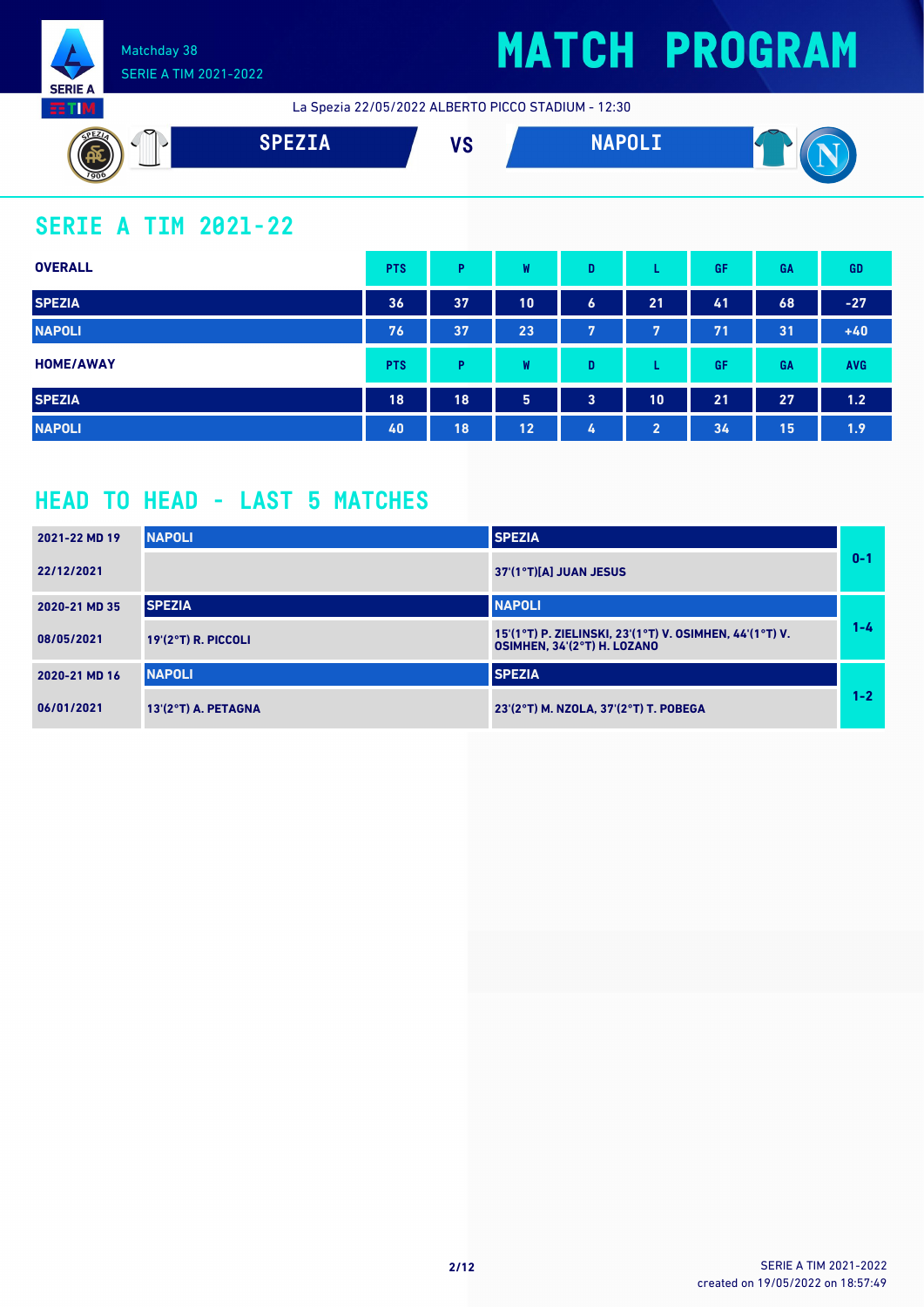

# **MATCH PROGRAM**

La Spezia 22/05/2022 ALBERTO PICCO STADIUM - 12:30



### **SQUADS**

| <b>SPEZIA</b>   |                           | CAPS A              | <b>GOALS A</b>  | GOALS 2021-22  | CAPS 2021-22   | MINS. 2021-22 |
|-----------------|---------------------------|---------------------|-----------------|----------------|----------------|---------------|
|                 | <b>GOALKEEPERS</b>        |                     |                 |                |                |               |
|                 | 1 JEROEN ZOET             | 14                  | 31              | 19             | $\overline{7}$ | 674           |
| 40              | PETAR ZOVKO               | $\pmb{0}$           | $\pmb{0}$       | $\pmb{0}$      | $\bf{0}$       | $\pmb{0}$     |
|                 | 94 IVAN PROVEDEL          | 75                  | 140             | 49             | 30             | 2901          |
|                 | <b>DEFENDERS</b>          |                     |                 |                |                |               |
|                 | <b>14 JAKUB KIWIOR</b>    | 21                  | $\pmb{0}$       | $\pmb{0}$      | 21             | 2019          |
|                 | <b>15 PETKO HRISTOV</b>   | 17                  | $\mathbf{1}$    | $\mathbf{1}$   | 17             | 1344          |
| 20              | <b>SIMONE BASTONI</b>     | 53                  | 4               | 3              | 31             | 2434          |
| 21 <sup>1</sup> | <b>SALVA FERRER</b>       | 44                  | $\mathbf{0}$    | $\bf{0}$       | 26             | 1537          |
|                 | 27 KELVIN AMIAN           | 31                  | $\mathbf{1}$    | 1              | 31             | 2734          |
| 28              | <b>MARTIN ERLIC</b>       | 56                  | $5\phantom{.0}$ | $\overline{2}$ | 29             | 2674          |
| 43              | <b>DIMITRIOS NIKOLAOU</b> | 39                  | $\mathbf{0}$    | 0              | 35             | 3386          |
|                 | 77 NICOLO' BERTOLA        | $\mathbf{1}$        | $\pmb{0}$       | $\bf{0}$       | $\mathbf{1}$   | 28            |
|                 | 97 FILIPPO SCIEUZO        | 0                   | $\pmb{0}$       | 0              | 0              | 0             |
|                 | <b>MIDFIELDERS</b>        |                     |                 |                |                |               |
|                 | <b>6 MEHDI BOURABIA</b>   | 72                  | 4               | $\mathbf{1}$   | 8              | 308           |
|                 | 7 JACOPO SALA             | 148                 | 4               | $\mathbf{1}$   | 18             | 932           |
|                 | 8 VIKTOR KOVALENKO        | 26                  | $\mathbf{1}$    | 1              | 25             | 1400          |
| 13 <sup>°</sup> | <b>ARKADIUSZ RECA</b>     | 83                  | $\overline{2}$  | $\pmb{0}$      | 25             | 1889          |
|                 | 17 SUF PODGOREANU         | 5                   | $\pmb{0}$       | 0              | 5              | 134           |
|                 | 25 GIULIO MAGGIORE        | 67                  | $\overline{5}$  | $\overline{2}$ | 34             | 2922          |
|                 | 31 AIMAR SHER             | $\mathbf{1}$        | $\pmb{0}$       | 0              | $\mathbf{1}$   | 45            |
|                 | 39 AURELIEN NGUIAMBA      | $\overline{2}$      | $\mathbf{0}$    | $\mathbf 0$    | $\overline{2}$ | 41            |
| 80              | NICCOLO' PIETRA           | $\pmb{0}$           | $\pmb{0}$       | $\pmb{0}$      | $\pmb{0}$      | $\mathbf 0$   |
| 86              | <b>AYOUB AFI</b>          | $\mathbf{0}$        | $\mathbf{0}$    | $\bf{0}$       | 0              | $\bf{0}$      |
|                 | 88 LEO SENA               | 16                  | $\bf{0}$        | 0              | 0              | 0             |
|                 | <b>FORWARDS</b>           |                     |                 |                |                |               |
|                 | <b>9</b> REY MANAJ        | 45                  | 7               | 5              | 29             | 1791          |
| 10              | <b>DANIELE VERDE</b>      | 96                  | 16              | 8              | 32             | 1993          |
| 11              | <b>EMMANUEL GYASI</b>     | 73                  | 10              | 6              | 36             | 3234          |
|                 | 18 M'BALA NZOLA           | 46                  | 13              | $\overline{2}$ | 21             | 1158          |
| 19.             | <b>EBRIMA COLLEY</b>      | 39                  | $\mathbf{1}$    | 0              | 11             | 436           |
|                 | 22 JANIS ANTISTE          | 17                  | $\mathbf{1}$    | 1              | 17             | 804           |
|                 | 29 EDDIE SALCEDO          | 51                  | 3               | 0              | 11             | 450           |
|                 | 33 KEVIN AGUDELO          | 64                  | 5               | 3              | 22             | 1260          |
|                 | <b>44 DAVID STRELEC</b>   | $10$                | $\mathbf{1}$    | 1              | 10             | 532           |
|                 | 76 DENNIS DELORIE'        | $\pmb{0}$           | $\pmb{0}$       | $\pmb{0}$      | 0              | $\pmb{0}$     |
|                 | 99 DIEGO ZUPPEL           | $\pmb{0}$           | $\pmb{0}$       | 0              | 0              | 0             |
| <b>STAFF</b>    |                           |                     |                 |                |                |               |
| <b>Coach</b>    |                           | <b>THIAGO MOTTA</b> |                 |                |                |               |

One yellow card from a suspension suspension subset of the suspension suspension subset of the suspension suspension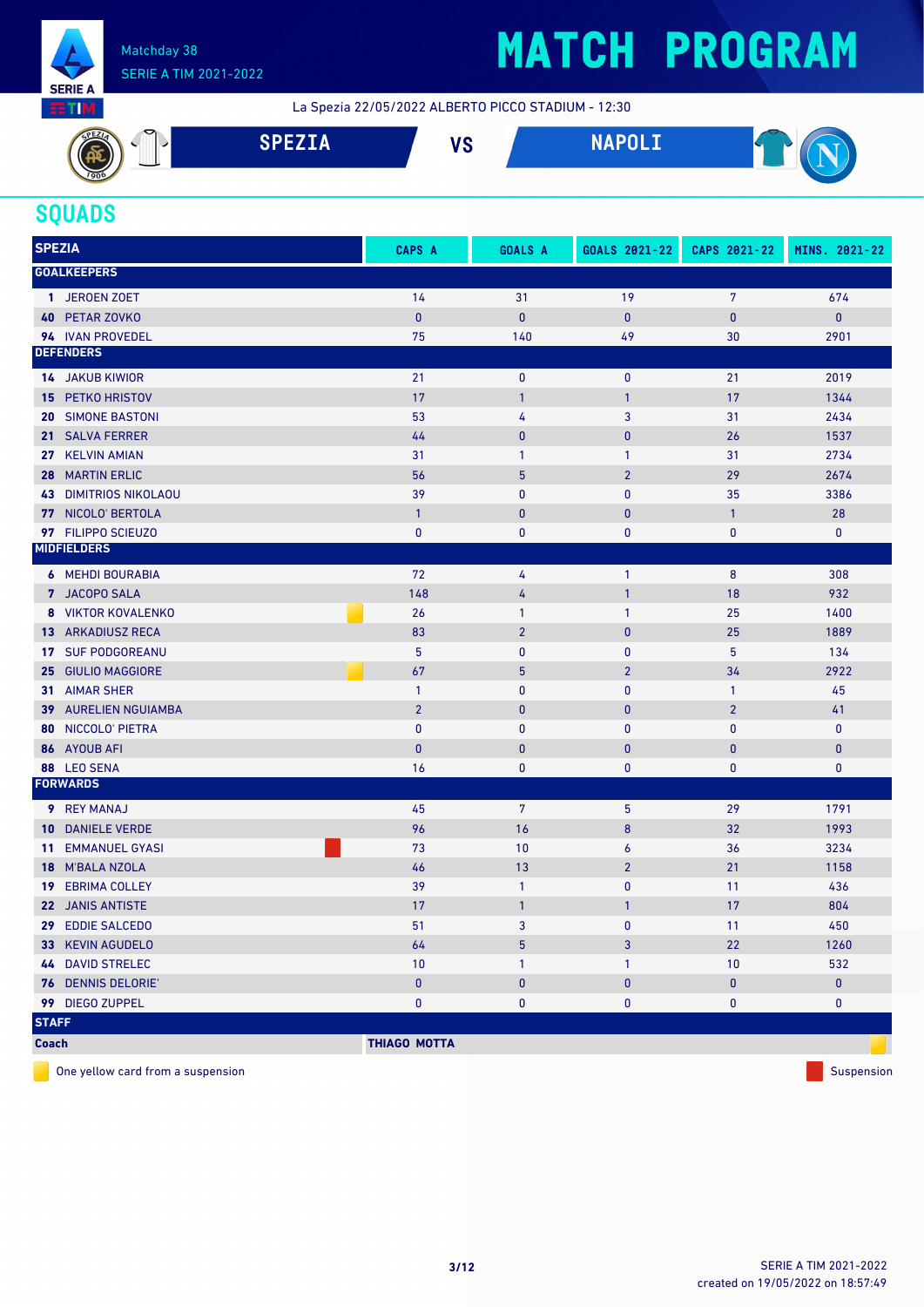

# **MATCH PROGRAM**

La Spezia 22/05/2022 ALBERTO PICCO STADIUM - 12:30

|               |                                              | <b>SPEZIA</b> | <b>VS</b>                |                  | <b>NAPOLI</b>     |              |               |  |
|---------------|----------------------------------------------|---------------|--------------------------|------------------|-------------------|--------------|---------------|--|
| <b>NAPOLI</b> |                                              |               | CAPS A                   | <b>GOALS A</b>   | GOALS 2021-22     | CAPS 2021-22 | MINS. 2021-22 |  |
|               | <b>GOALKEEPERS</b>                           |               |                          |                  |                   |              |               |  |
|               | 1 ALEX MERET                                 |               | 77                       | 93               | 6                 | 6            | 582           |  |
| $12-12$       | <b>DAVIDE MARFELLA</b>                       |               | $\mathbf{0}$             | $\pmb{0}$        | $\mathbf{0}$      | 0            | $\pmb{0}$     |  |
| 16            | <b>HUBERT IDASIAK</b>                        |               | $\mathbf{0}$             | 0                | $\mathbf 0$       | 0            | 0             |  |
|               | 25 DAVID OSPINA                              |               | 81                       | 74               | 25                | 31           | 2991          |  |
|               | <b>DEFENDERS</b>                             |               |                          |                  |                   |              |               |  |
|               | 2 KEVIN MALCUIT                              |               | 43                       | $\bf{0}$         | $\mathbf 0$       | 8            | 318           |  |
| 3             | <b>AXEL TUANZEBE</b>                         |               | $\mathbf{1}$             | $\mathbf{0}$     | $\mathbf{0}$      | $\mathbf{1}$ | 13            |  |
| 5             | <b>JUAN JESUS</b>                            |               | 201                      | $\overline{3}$   | $\mathbf{1}$      | 20           | 1305          |  |
| 6             | <b>MARIO RUI</b>                             |               | 205                      | 3                | $\mathbf{0}$      | 34           | 3199          |  |
| 13            | <b>AMIR RRAHMANI</b>                         |               | 85                       | 5                | 4                 | 33           | 3144          |  |
| 22            | <b>GIOVANNI DI LORENZO</b>                   |               | 139                      | 12               | $\mathbf{1}$      | 33           | 3065          |  |
| 26            | KALIDOU KOULIBALY                            |               | 235                      | 13               | 3                 | 26           | 2474          |  |
| 31            | <b>FAOUZI GHOULAM</b>                        |               | 159                      | 3                | $\mathbf{0}$      | 13           | 279           |  |
| 55            | <b>MOUSSA MANE</b>                           |               | $\mathbf{0}$             | $\mathbf{0}$     | $\mathbf 0$       | 0            | $\pmb{0}$     |  |
| 59            | ALESSANDRO ZANOLI                            |               | 11                       | $\mathbf{0}$     | $\mathbf{0}$      | 11           | 410           |  |
| 74            | <b>DAVIDE COSTANZO</b>                       |               | $\mathbf{0}$             | $\mathbf{0}$     | $\mathbf 0$       | 0            | 0             |  |
| 80            | <b>BENEDETTO BARBA</b><br><b>MIDFIELDERS</b> |               | $\mathbf{0}$             | $\mathbf{0}$     | $\mathbf{0}$      | 0            | $\pmb{0}$     |  |
|               |                                              |               |                          |                  |                   |              |               |  |
|               | 4 DIEGO DEMME                                |               | 57                       | 3                | $\mathbf 0$       | 18           | 668           |  |
|               | 7 ELJIF ELMAS                                |               | 95                       | $\boldsymbol{6}$ | 3                 | 36           | 1675          |  |
| 8             | <b>FABIAN RUIZ</b>                           |               | 125                      | 18               | $7\overline{ }$   | 32           | 2527          |  |
| 20            | <b>PIOTR ZIELINSKI</b>                       |               | 297                      | 35               | 5                 | 34           | 2148          |  |
| 68            | <b>STANISLAV LOBOTKA</b>                     |               | 51                       | $\mathbf{1}$     | 1                 | 22           | 1708          |  |
| 99            | <b>ANDRE' ANGUISSA</b><br><b>FORWARDS</b>    |               | 24                       | $\bf{0}$         | $\mathbf{0}$      | 24           | 2062          |  |
|               |                                              |               |                          |                  |                   |              |               |  |
|               | 9 VICTOR OSIMHEN                             |               | 50                       | 24               | 14                | 26           | 2063          |  |
| 11.           | <b>HIRVING LOZANO</b>                        |               | 88                       | 20               | 5                 | 30           | 1701          |  |
|               | <b>14 DRIES MERTENS</b>                      |               | 294                      | 113              | 11                | 29           | 1478          |  |
|               | 21 MATTEO POLITANO<br>24 LORENZO INSIGNE     |               | 227<br>336               | 38<br>96         | $\overline{2}$    | 32<br>31     | 1670<br>2369  |  |
|               | 33 ADAM OUNAS                                |               | 62                       | $7\overline{ }$  | 11<br>$\mathbf 0$ | 15           | 389           |  |
|               | 37 ANDREA PETAGNA                            |               | 190                      | 44               | 3                 | 23           | 611           |  |
|               | 70 GIUSEPPE AMBROSINO                        |               | $\mathbf{0}$             | $\pmb{0}$        | $\bf{0}$          | $\pmb{0}$    | $\mathbf{0}$  |  |
|               | 73 ANTONIO CIOFFI                            |               | $\mathbf{1}$             | 0                | 0                 | 0            | 0             |  |
|               | 82 ANTONIO VERGARA                           |               | $\mathbf{0}$             | $\pmb{0}$        | $\mathbf{0}$      | 0            | $\mathbf{0}$  |  |
| <b>STAFF</b>  |                                              |               |                          |                  |                   |              |               |  |
| <b>Coach</b>  |                                              |               | <b>LUCIANO SPALLETTI</b> |                  |                   |              |               |  |

One yellow card from a suspension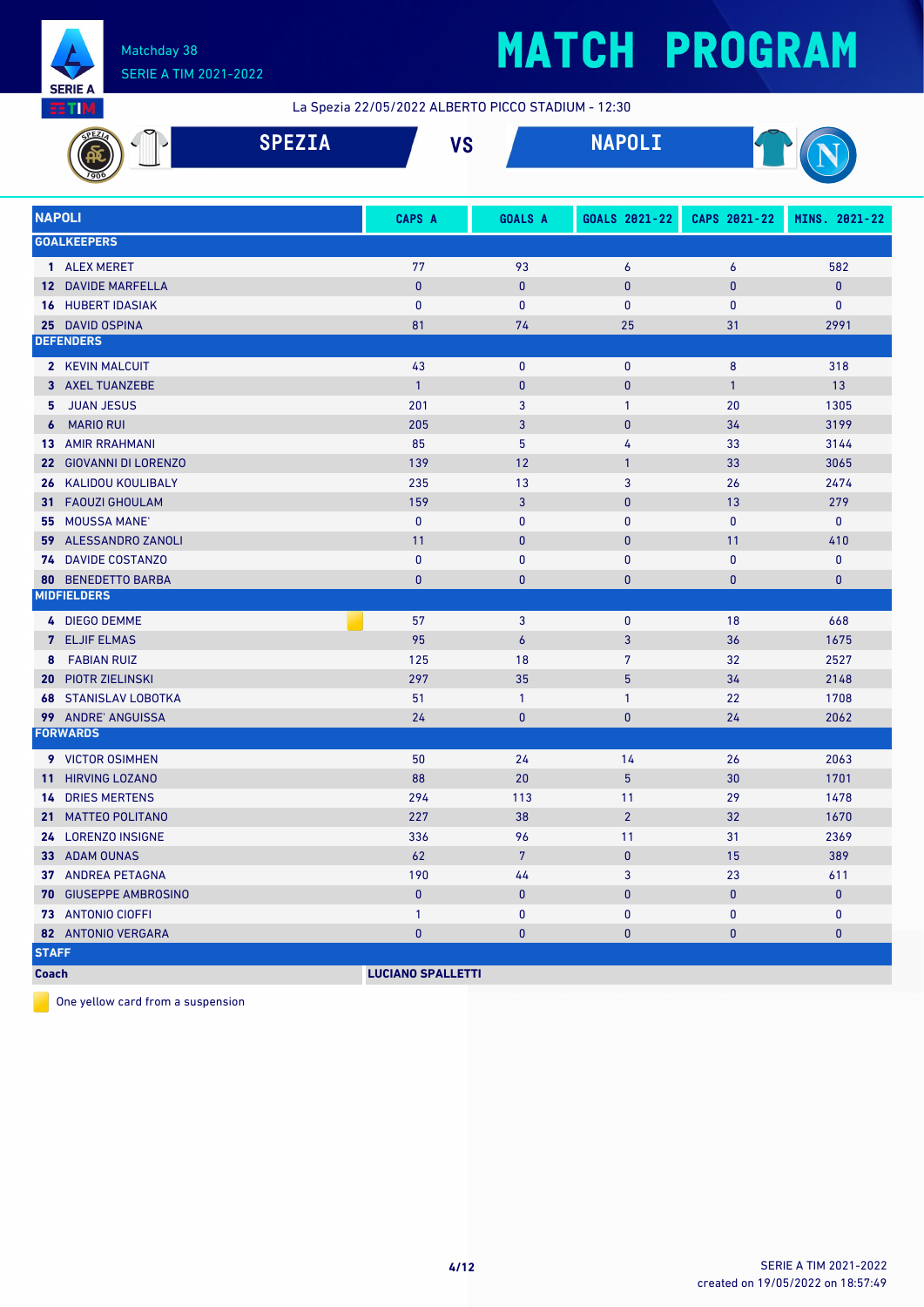

## **MATCH PROGRAM**

La Spezia 22/05/2022 ALBERTO PICCO STADIUM - 12:30



## **LAST 5 MATCHES**

| <b>SPEZIA</b>      |                                                            |                                                                                                   |         |
|--------------------|------------------------------------------------------------|---------------------------------------------------------------------------------------------------|---------|
| <b>MATCHDAY 37</b> | <b>UDINESE</b>                                             | <b>SPEZIA</b>                                                                                     | $2 - 3$ |
| 14/05/2022         | 26'(1°T) N. MOLINA, 49'(2°T) P. MARÍ                       | 35'(1°T) D. VERDE, 48'(1°T) E. GYASI, 2'(2°T) G. MAGGIORE                                         |         |
| <b>MATCHDAY 36</b> | <b>SPEZIA</b>                                              | <b>ATALANTA</b>                                                                                   | $1 - 3$ |
| 08/05/2022         | 30'(1°T) D. VERDE                                          | 16'(1°T) L. MURIEL, 28'(2°T) B. DJIMSITI, 42'(2°T) M. PASALIC                                     |         |
| <b>MATCHDAY 35</b> | <b>SPEZIA</b>                                              | <b>LAZIO</b>                                                                                      |         |
| 30/04/2022         | 9'(1°T) K. AMIAN, 35'(1°T) K. AGUDELO, 11'(2°T) P. HRISTOV | 33'(1°T) C. IMMOBILE, 9'(2°T)[A] I. PROVEDEL, 23'(2°T) S.<br>MILINKOVIC-SAVIC, 45'(2°T) F. ACERBI | $3 - 4$ |
| <b>MATCHDAY 34</b> | <b>TORINO</b>                                              | <b>SPEZIA</b>                                                                                     | $2 - 1$ |
| 23/04/2022         | 4'(1°T) S. LUKIC, 24'(2°T) S. LUKIC                        | 52'(2°T) R. MANAJ                                                                                 |         |
| <b>MATCHDAY 33</b> | <b>SPEZIA</b>                                              | <b>INTER</b>                                                                                      |         |
| 15/04/2022         | 43'(2°T) G. MAGGIORE                                       | 31'(1°T) M. BROZOVIC, 28'(2°T) L. MARTINEZ, 48'(2°T) A.<br><b>SANCHEZ</b>                         | $1 - 3$ |

| <b>Contract Contract Contract Contract Contract Contract Contract Contract Contract Contract Contract Contract Co</b><br><b>Service Service</b> | <b>Contract Contract Contract Contract Contract Contract Contract Contract Contract Contract Contract Contract Co</b> | $\mathcal{L}(\mathcal{L})$ and $\mathcal{L}(\mathcal{L})$ and $\mathcal{L}(\mathcal{L})$ and $\mathcal{L}(\mathcal{L})$ |  |
|-------------------------------------------------------------------------------------------------------------------------------------------------|-----------------------------------------------------------------------------------------------------------------------|-------------------------------------------------------------------------------------------------------------------------|--|
|                                                                                                                                                 |                                                                                                                       |                                                                                                                         |  |

| <b>MATCHDAY 37</b> | <b>NAPOLI</b>                                                                                                                                               | <b>GENOA</b>                            | $3 - 0$ |
|--------------------|-------------------------------------------------------------------------------------------------------------------------------------------------------------|-----------------------------------------|---------|
| 15/05/2022         | 32'(1°T) V. OSIMHEN, 20'(2°T) L. INSIGNE, 36'(2°T) S. LOBOTKA                                                                                               |                                         |         |
| <b>MATCHDAY 36</b> | <b>TORINO</b>                                                                                                                                               | <b>NAPOLI</b>                           | $0 - 1$ |
| 07/05/2022         |                                                                                                                                                             | 28'(2°T) FABIAN RUIZ                    |         |
| <b>MATCHDAY 35</b> | <b>NAPOLI</b>                                                                                                                                               | <b>SASSUOLO</b>                         |         |
| 30/04/2022         | 7'(1°T) K. KOULIBALY, 15'(1°T) V. OSIMHEN, 19'(1°T) H.<br>LOZANO, 21'(1°T) D. MERTENS, 9'(2°T) D. MERTENS, 35'(2°T) A. 42'(2°T) M. LOPEZ<br><b>RRAHMANI</b> |                                         | $6 - 1$ |
| <b>MATCHDAY 34</b> | <b>EMPOLI</b>                                                                                                                                               | <b>NAPOLI</b>                           |         |
| 24/04/2022         | 35'(2°T) L. HENDERSON, 38'(2°T) A. PINAMONTI, 43'(2°T) A.<br><b>PINAMONTI</b>                                                                               | 44'(1°T) D. MERTENS, 8'(2°T) L. INSIGNE | $3 - 2$ |
| <b>MATCHDAY 33</b> | <b>NAPOLI</b>                                                                                                                                               | <b>ROMA</b>                             | $1 - 1$ |
| 18/04/2022         | $11'(1°T)$ L. INSIGNE                                                                                                                                       | 46'(2°T) S. EL SHAARAWY                 |         |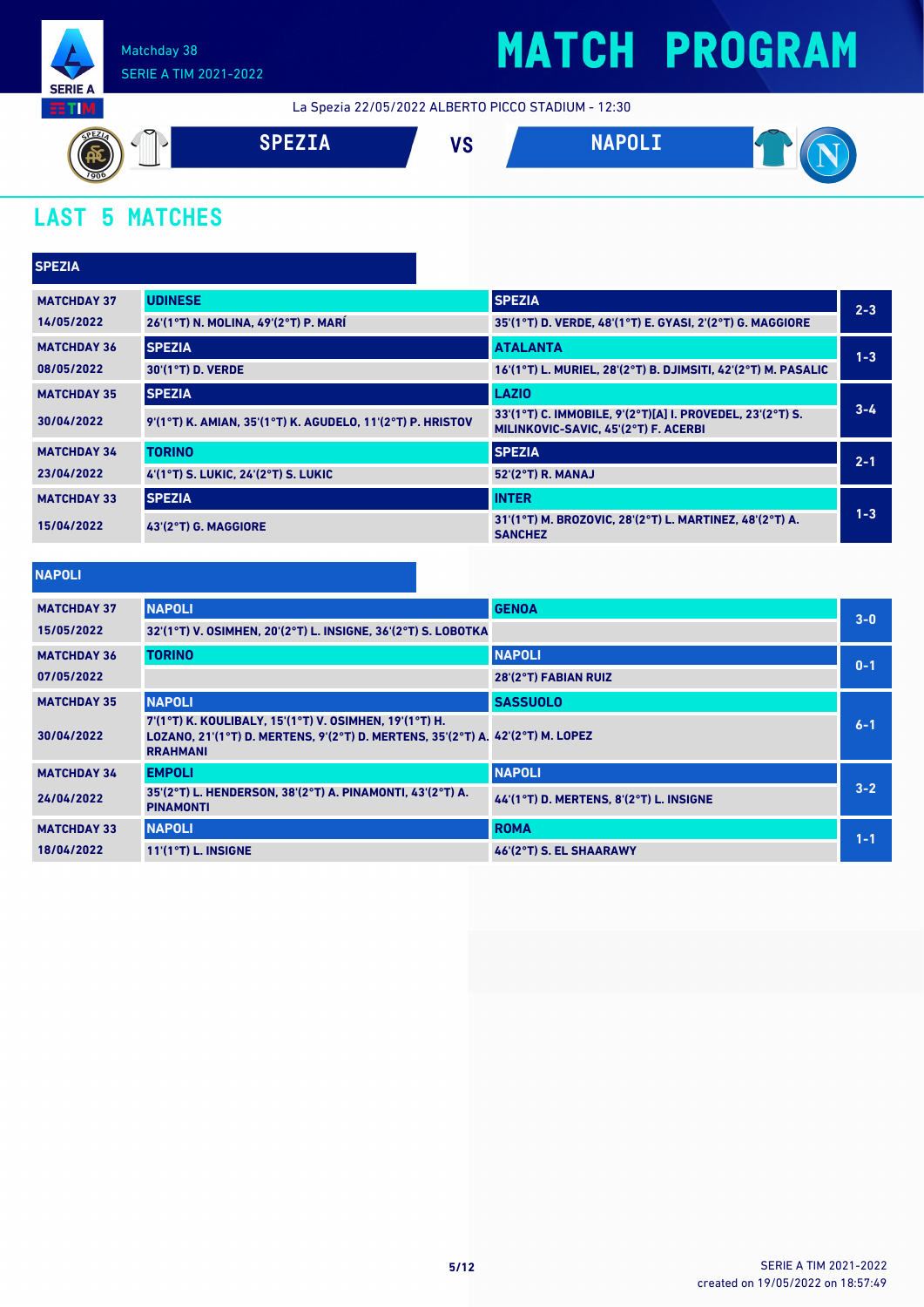

## **MATCH PROGRAM**

La Spezia 22/05/2022 ALBERTO PICCO STADIUM - 12:30

| <b>SPEZIA</b>                            | <b>NAPOLI</b><br><b>VS</b> |               |
|------------------------------------------|----------------------------|---------------|
| <b>TEAMS COMPARISON (Average values)</b> | <b>SPEZIA</b>              | <b>NAPOLI</b> |
| <b>Goals For</b>                         | 1.11                       | 1.92          |
| <b>Goals Conceded</b>                    | 1.84                       | 0.84          |
| Attempts                                 | 10                         | 15.38         |
| Attempts on target                       | 3.54                       | 5.32          |
| <b>Assists</b>                           | 0.68                       | 1.22          |
| <b>Attacking Plays</b>                   | 25.51                      | 33.84         |
| <b>Passes Completed</b>                  | 282.89                     | 486.97        |

| Passes Completed (%)         | 76%    | 87%    |
|------------------------------|--------|--------|
| <b>Fouls Committed</b>       | 13.46  | 12.19  |
| <b>Dribbling</b>             | 7.59   | 9.49   |
| <b>Team Defense Position</b> | 47.78m | 52.58m |
| <b>Key Passes</b>            | 6.54   | 10.59  |
| <b>Offsides</b>              | 2.03   | 1.81   |
| <b>Corners</b>               | 4      | 5.27   |
| <b>Cross Completed</b>       | 4.19   | 4.84   |

Defensive Half Ball Possession 00'21 **00'26** Attacking Half Ball Possession 00'14 **00'22**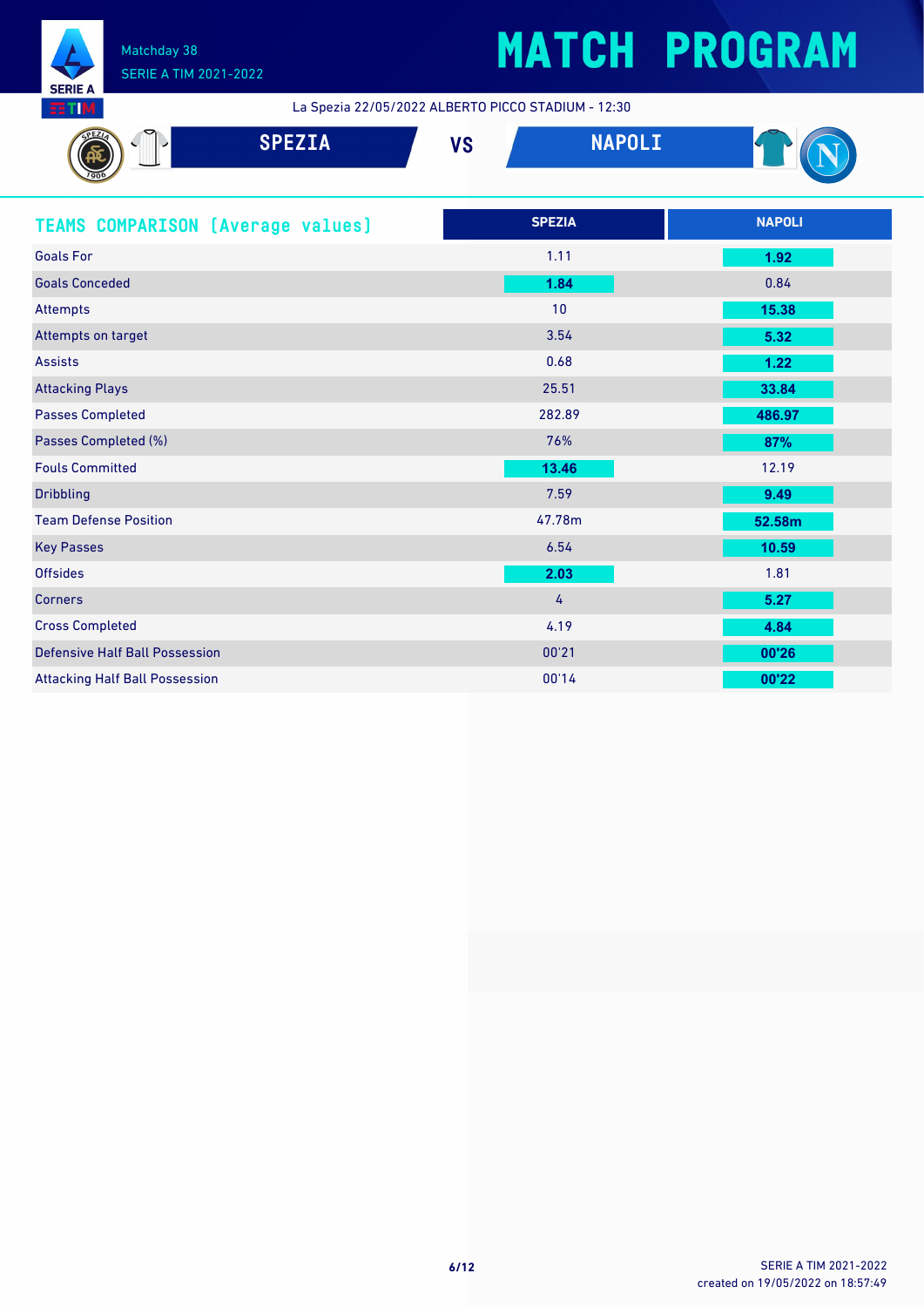

# **MATCH PROGRAM**

La Spezia 22/05/2022 ALBERTO PICCO STADIUM - 12:30

**SPEZIA VS NAPOLI**  $\mathbb{T}$ 

#### **ATHLETICS PERFORMANCE**

| <b>SPEZIA</b>           | Caps (Min.) | Average (Km) | <b>AVG Sprint</b><br>(Km) | <b>NAPOLI</b>          | Caps (Min.) | Average (Km) | <b>AVG Sprint</b><br>(Km) |
|-------------------------|-------------|--------------|---------------------------|------------------------|-------------|--------------|---------------------------|
| <b>14 J. KIWIOR</b>     | 21 (2019')  | 11.416       | 0.841                     | 99 A. ANGUISSA         | 24 (2062')  | 10.841       | 0.913                     |
| <b>43 D. NIKOLAOU</b>   | 35 (3386')  | 10.16        | 0.61                      | <b>68 S. LOBOTKA</b>   | 22 (1708')  | 10.402       | 0.644                     |
| <b>11 E. GYASI</b>      | 36 (3234')  | 10.116       | 0.8                       | <b>8 FABIAN RUIZ</b>   | 32(2527)    | 10.349       | 0.621                     |
| 25 G. MAGGIORE          | 34 (2922')  | 10.065       | 0.761                     | 13 A. RRAHMANI         | 33 (3144')  | 10.343       | 0.697                     |
| <b>20 S. BASTONI</b>    | 31 (2434')  | 10.02        | 0.849                     | 22 G. DI LORENZO       | 33 (3065')  | 10.181       | 0.937                     |
| <b>28 M. ERLIC</b>      | 29 (2674')  | 9.889        | 0.587                     | <b>6 MARIO RUI</b>     | 34 (3199')  | 10.058       | 1.067                     |
| 27 K. AMIAN             | 31 (2734')  | 9.835        | 0.91                      | <b>5 JUAN JESUS</b>    | 20 (1305')  | 9.768        | 0.665                     |
| <b>13 A. RECA</b>       | 25 (1889')  | 9.327        | 0.826                     | 20 P. ZIELINSKI        | 34 (2148')  | 9.293        | 0.692                     |
| 15 P. HRISTOV           | 17 (1344')  | 9.249        | 0.647                     | 24 L. INSIGNE          | 31 (2369')  | 9.194        | 0.938                     |
| 21 S. FERRER            | 26 (1537')  | 9.229        | 0.976                     | <b>26 K. KOULIBALY</b> | 26 (2474')  | 8.992        | 0.635                     |
| <b>18 M. NZOLA</b>      | 21 (1158')  | 8.634        | 0.808                     | 9 V. OSIMHEN           | 26 (2063')  | 8.658        | 0.894                     |
| 8 V. KOVALENKO          | 25 (1400')  | 8.544        | 0.761                     | 4 D. DEMME             | 18 (668')   | 8.342        | 0.606                     |
| <b>10 D. VERDE</b>      | 32 (1993')  | 8.259        | 0.744                     | 2 K. MALCUIT           | 8(318)      | 8.048        | 0.701                     |
| 9 R. MANAJ              | 29 (1791')  | 8.121        | 0.633                     | <b>7 E. ELMAS</b>      | 36(1675)    | 7.987        | 0.705                     |
| 33 K. AGUDELO           | 22 (1260')  | 8.073        | 0.692                     | <b>59 A. ZANOLI</b>    | 11(410)     | 7.678        | 0.621                     |
| 22 J. ANTISTE           | 17 (804')   | 8.048        | 0.981                     | 14 D. MERTENS          | 29 (1478')  | 7.569        | 0.734                     |
| 7 J. SALA               | 18 (932')   | 7.645        | 0.711                     | 21 M. POLITANO         | 32 (1670')  | 7.341        | 0.781                     |
| 44 D. STRELEC           | 10(532)     | 7.215        | 0.699                     | <b>11 H. LOZANO</b>    | 30 (1701')  | 7.071        | 0.781                     |
| 29 E. SALCEDO           | 11(450)     | 6.955        | 0.598                     | 31 F. GHOULAM          | 13(279)     | 6.928        | 0.668                     |
| 6 M. BOURABIA           | 8(308')     | 6.894        | 0.627                     | 37 A. PETAGNA          | 23(611)     | 5.354        | 0.509                     |
| 19 E. COLLEY            | 11(436)     | 5.889        | 0.511                     | <b>33 A. OUNAS</b>     | 15 (389')   | 5.003        | 0.431                     |
| <b>31 A. SHER</b>       | 1(45)       | 5.048        | 0.233                     | <b>3 A. TUANZEBE</b>   | 1(13')      | 1.526        | 0.111                     |
| <b>17 S. PODGOREANU</b> | 5 (134')    | 4.446        | 0.439                     |                        |             |              |                           |
| 77 N. BERTOLA           | 1(28)       | 3.032        | 0.107                     |                        |             |              |                           |
| <b>39</b> A. NGUIAMBA   | 2(41')      | 2.629        | 0.193                     |                        |             |              |                           |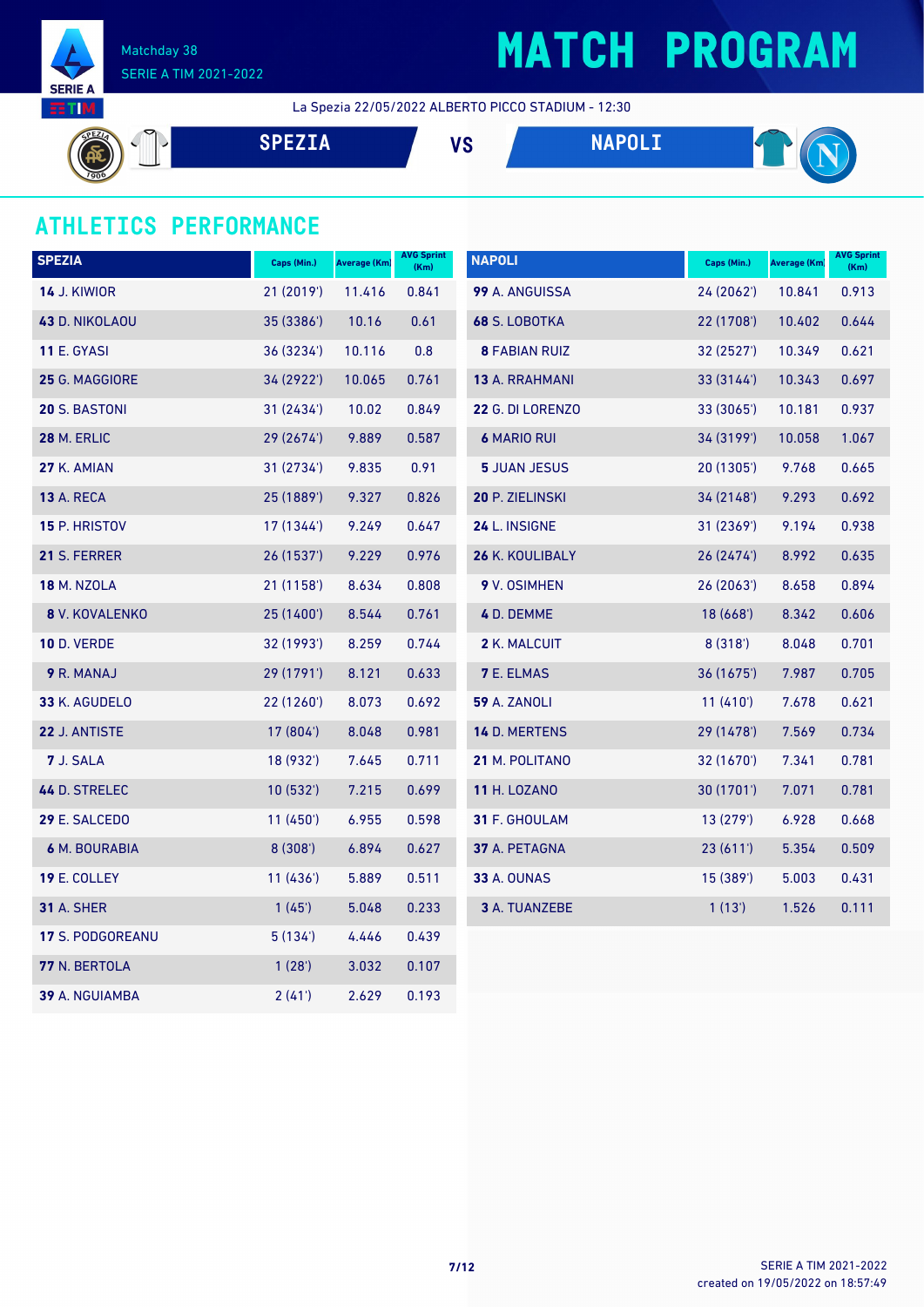## **MATCH PROGRAM**

La Spezia 22/05/2022 ALBERTO PICCO STADIUM - 12:30



#### **MATCHDAY 38**

**SERIE A RTM**  Matchday 38

SERIE A TIM 2021-2022

| <b>TORINO</b>     |           | vs ROMA                 | 20/05/2022 20:45 |
|-------------------|-----------|-------------------------|------------------|
| <b>GENOA</b>      | <b>VS</b> | <b>BOLOGNA</b>          | 21/05/2022 17:15 |
| <b>ATALANTA</b>   |           | vs EMPOLI               | 21/05/2022 20:45 |
| <b>FIORENTINA</b> | VS        | <b>JUVENTUS</b>         | 21/05/2022 20:45 |
| LAZIO             |           | <b>vs</b> HELLAS VERONA | 21/05/2022 20:45 |
| <b>SPEZIA</b>     | VS        | <b>NAPOLI</b>           | 22/05/2022 12:30 |
| <b>INTER</b>      |           | vs SAMPDORIA            | 22/05/2022 18:00 |
| <b>SASSUOLO</b>   | <b>VS</b> | MILAN                   | 22/05/2022 18:00 |
| SALERNITANA       |           | vs UDINESE              | 22/05/2022 21:00 |
| <b>VENEZIA</b>    | <b>VS</b> | <b>CAGLIARI</b>         | 22/05/2022 21:00 |

#### **SERIE A TIM TABLE**

|                      | <b>PTS</b> | P  | W                | D                | L              | GF. | GA | <b>GOAL DIFF.</b> |
|----------------------|------------|----|------------------|------------------|----------------|-----|----|-------------------|
| <b>MILAN</b>         | 83         | 37 | 25               | $\bf 8$          | 4              | 66  | 31 | $+35$             |
| <b>INTER</b>         | 81         | 37 | 24               | 9                | 4              | 81  | 32 | $+49$             |
| <b>NAPOLI</b>        | 76         | 37 | 23               | $\overline{7}$   | $\overline{7}$ | 71  | 31 | $+40$             |
| <b>JUVENTUS</b>      | 70         | 37 | 20               | 10               | $\overline{7}$ | 57  | 35 | $+22$             |
| LAZI0                | 63         | 37 | 18               | 9                | 10             | 74  | 55 | $+19$             |
| <b>ROMA</b>          | 60         | 37 | 17               | 9                | 11             | 56  | 43 | $+13$             |
| <b>FIORENTINA</b>    | 59         | 37 | 18               | 5                | 14             | 57  | 51 | $+6$              |
| <b>ATALANTA</b>      | 59         | 37 | 16               | 11               | 10             | 65  | 47 | $+18$             |
| <b>HELLAS VERONA</b> | 52         | 37 | 14               | 10               | 13             | 62  | 56 | $+6$              |
| <b>TORINO</b>        | 50         | 37 | 13               | 11               | 13             | 46  | 38 | $+8$              |
| <b>SASSUOLO</b>      | 50         | 37 | 13               | 11               | 13             | 64  | 63 | $+1$              |
| <b>UDINESE</b>       | 44         | 37 | 10               | 14               | 13             | 57  | 58 | $-1$              |
| <b>BOLOGNA</b>       | 43         | 37 | 11               | 10               | 16             | 43  | 55 | $-12$             |
| <b>EMPOLI</b>        | 38         | 37 | 9                | 11               | 17             | 49  | 70 | $-21$             |
| <b>SAMPDORIA</b>     | 36         | 37 | 10               | 6                | 21             | 46  | 60 | $-14$             |
| <b>SPEZIA</b>        | 36         | 37 | 10               | $\boldsymbol{6}$ | 21             | 41  | 68 | $-27$             |
| <b>SALERNITANA</b>   | 31         | 37 | $\overline{7}$   | 10               | 20             | 33  | 74 | $-41$             |
| <b>CAGLIARI</b>      | 29         | 37 | $\boldsymbol{6}$ | 11               | 20             | 34  | 68 | $-34$             |
| <b>GENOA</b>         | 28         | 37 | 4                | 16               | 17             | 27  | 59 | $-32$             |
| <b>VENEZIA</b>       | 26         | 37 | $\boldsymbol{6}$ | 8                | 23             | 34  | 69 | $-35$             |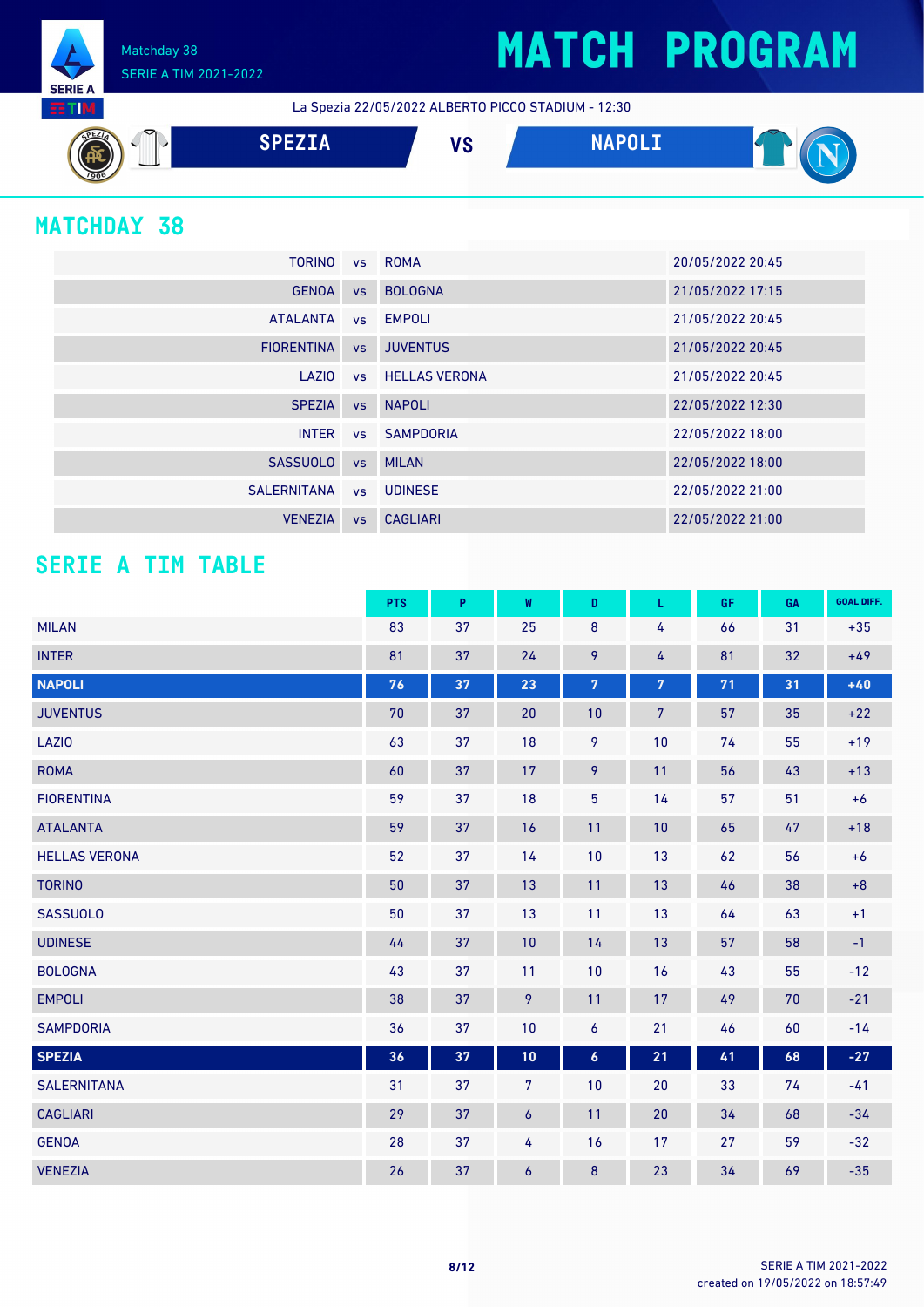

## **MATCH PROGRAM**

La Spezia 22/05/2022 ALBERTO PICCO STADIUM - 12:30



### **PLAYERS RANKING**

|               | <b>TOP SCORERS</b> | <b>Goals(Penalties)</b> |       |
|---------------|--------------------|-------------------------|-------|
| 1             | C. IMMOBILE        | LAZ                     | 27(7) |
| $\mathcal{P}$ | D. VLAHOVIC        | <b>JUV</b>              | 24(5) |
| 3             | L. MARTINEZ        | <b>INT</b>              | 21(3) |
| 4             | <b>G. SCAMACCA</b> | <b>SAS</b>              | 16(1) |
| 4             | <b>G. SIMEONE</b>  | <b>VER</b>              | 16(0) |
| 6             | <b>D. BERARDI</b>  | <b>SAS</b>              | 15(6) |
| 6             | <b>T. ABRAHAM</b>  | <b>ROM</b>              | 15(2) |
| 8             | <b>V. OSIMHEN</b>  | <b>NAP</b>              | 14(0) |
| 8             | M. ARNAUTOVIC      | <b>BOL</b>              | 14(2) |
| 10            | E. DZEKO           | <b>INT</b>              | 13(0) |

#### **TEAMS RANKING**

|                 | <b>TEAMS RANKING</b>  | <b>Goals - Goals per game</b> |                |
|-----------------|-----------------------|-------------------------------|----------------|
| 1               | <b>INTER</b>          | 81                            | 2.19           |
| $\overline{2}$  | LAZI <sub>0</sub>     | 74                            | $\overline{2}$ |
| 3               | <b>NAPOLI</b>         | 71                            | 1.92           |
| 4               | <b>MILAN</b>          | 66                            | 1.78           |
| 5               | <b>ATALANTA</b>       | 65                            | 1.76           |
| 6               | <b>SASSUOLO</b>       | 64                            | 1.73           |
| 7               | <b>HELLAS VERONA</b>  | 62                            | 1.68           |
| 8               | <b>FIORENTINA</b>     | 57                            | 1.54           |
| 8               | <b>JUVENTUS</b>       | 57                            | 1.54           |
| 8               | <b>UDINESE</b>        | 57                            | 1.54           |
| 11              | <b>ROMA</b>           | 56                            | 1.51           |
| 12              | <b>EMPOLI</b>         | 49                            | 1.32           |
| 13 <sup>1</sup> | <b>SAMPDORIA</b>      | 46                            | 1.24           |
|                 | 13 TORINO             | 46                            | 1.24           |
| 15              | <b>BOLOGNA</b>        | 43                            | 1.16           |
|                 | <b>16 SPEZIA</b>      | 41                            | 1.11           |
|                 | <b>17 CAGLIARI</b>    | 34                            | 0.92           |
|                 | 17 VENEZIA            | 34                            | 0.92           |
|                 | <b>19 SALERNITANA</b> | 33                            | 0.89           |
| 20              | <b>GENOA</b>          | 27                            | 0.73           |

|                | <b>TEAMS RANKING</b> | Att.-On Target-Off Target-Blocked |     |     |     |
|----------------|----------------------|-----------------------------------|-----|-----|-----|
| 1              | <b>INTER</b>         | 650                               | 242 | 243 | 165 |
| $\overline{2}$ | <b>ROMA</b>          | 587                               | 192 | 220 | 175 |
| 3              | <b>MILAN</b>         | 582                               | 184 | 234 | 164 |
| 4              | <b>NAPOLI</b>        | 569                               | 197 | 217 | 155 |
| 5              | <b>ATALANTA</b>      | 564                               | 166 | 225 | 173 |
| 6              | <b>SASSUOLO</b>      | 561                               | 210 | 196 | 155 |
| 7              | <b>JUVENTUS</b>      | 522                               | 172 | 226 | 124 |
| 8              | <b>FIORENTINA</b>    | 500                               | 182 | 200 | 118 |
| 9              | <b>EMPOLI</b>        | 490                               | 161 | 187 | 142 |
| 9              | <b>UDINESE</b>       | 490                               | 176 | 186 | 128 |
| 11             | <b>TORINO</b>        | 463                               | 152 | 190 | 121 |
| 12             | <b>HELLAS VERONA</b> | 453                               | 153 | 181 | 119 |
| 13             | LAZI <sub>0</sub>    | 435                               | 188 | 158 | 89  |
| 14             | <b>BOLOGNA</b>       | 428                               | 145 | 175 | 108 |
| 15             | <b>SALERNITANA</b>   | 406                               | 130 | 164 | 112 |
| 16             | <b>CAGLIARI</b>      | 393                               | 117 | 167 | 109 |
| 17             | <b>GENOA</b>         | 386                               | 110 | 173 | 103 |
| 18             | <b>SAMPDORIA</b>     | 383                               | 122 | 156 | 105 |
| 19             | <b>SPEZIA</b>        | 370                               | 131 | 139 | 100 |
| 20             | <b>VENEZIA</b>       | 348                               | 119 | 149 | 80  |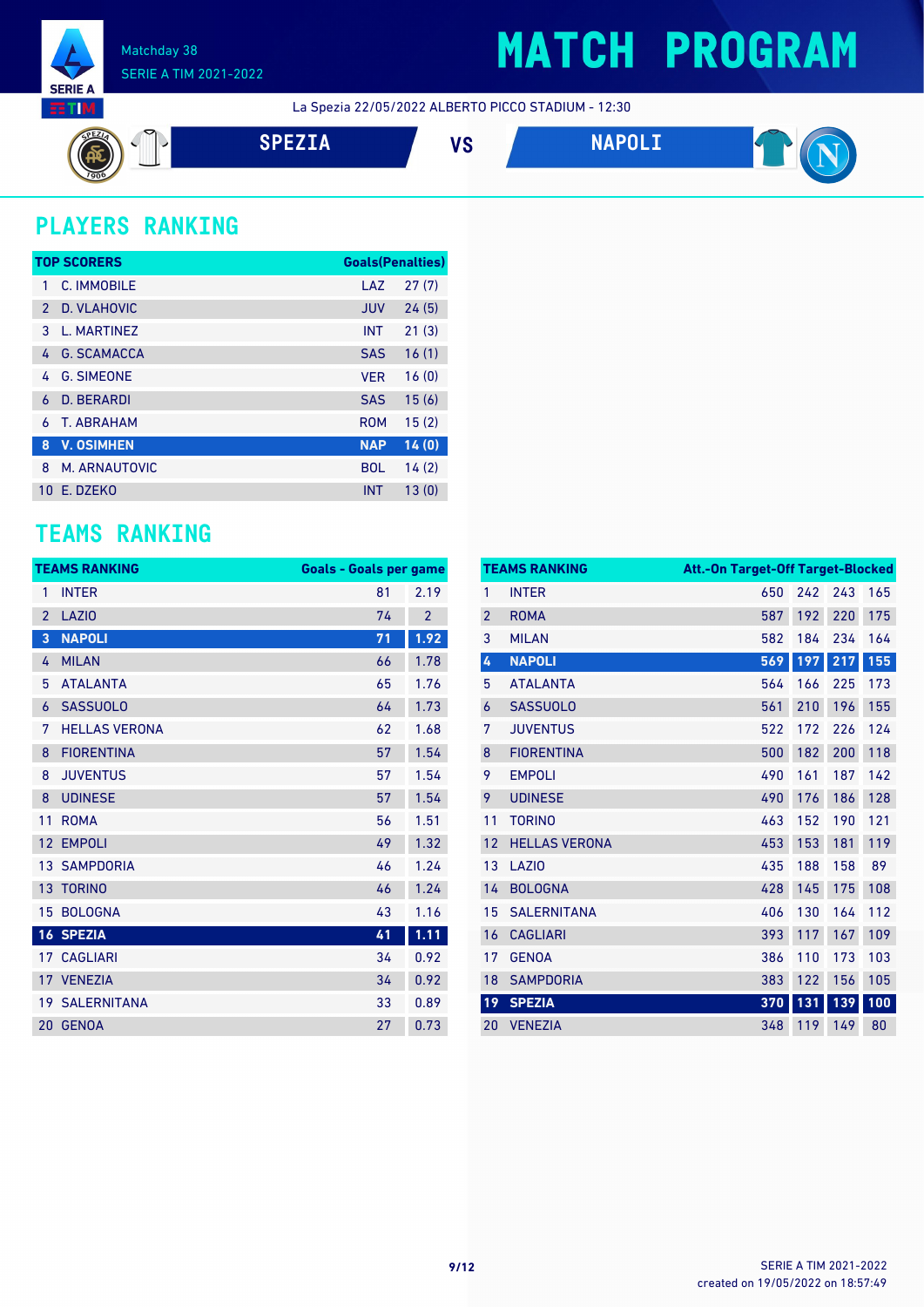

 $\sqrt{90}$ 

#### Matchday 38 SERIE A TIM 2021-2022

# **MATCH PROGRAM**

**TEAMS RANKING Passes completed - % \***

La Spezia 22/05/2022 ALBERTO PICCO STADIUM - 12:30

| <b>SPEZIA</b> |  |
|---------------|--|
|               |  |





| <b>TEAMS RANKING</b>   |    | <b>Assists - Avg</b> |
|------------------------|----|----------------------|
| 1 INTER                | 55 | 1.49                 |
| 2 LAZIO                | 47 | 1.27                 |
| <b>3 ATALANTA</b>      | 45 | 1.22                 |
| <b>3 NAPOLI</b>        | 45 | 1.22                 |
| <b>5 HELLAS VERONA</b> | 39 | 1.05                 |
| <b>6 JUVENTUS</b>      | 37 | 1.00                 |
| 7 SASSUOLO             | 36 | 0.97                 |
| 8 MILAN                | 35 | 0.95                 |
| 9 BOLOGNA              | 34 | 0.92                 |
| <b>9 UDINESE</b>       | 34 | 0.92                 |
| 11 ROMA                | 31 | 0.84                 |
| <b>12 FIORENTINA</b>   | 30 | 0.81                 |
| <b>13 SAMPDORIA</b>    | 29 | 0.78                 |
| <b>14 TORINO</b>       | 26 | 0.70                 |
| <b>15 EMPOLI</b>       | 25 | 0.68                 |
| <b>15 SPEZIA</b>       | 25 | 0.68                 |
| <b>17 CAGLIARI</b>     | 24 | 0.65                 |
| <b>18 VENEZIA</b>      | 23 | 0.62                 |
| 19 GENOA               | 19 | 0.51                 |
| <b>20 SALERNITANA</b>  | 18 | 0.49                 |

|                | <b>TEAMS RANKING</b>    | <b>Key Passes*</b> |
|----------------|-------------------------|--------------------|
| 1              | <b>INTER</b>            | 11.54              |
| $\mathfrak{p}$ | <b>ATALANTA</b>         | 10.7               |
| 3              | <b>NAPOLI</b>           | 10.59              |
| 3              | <b>ROMA</b>             | 10.59              |
| 5              | <b>MILAN</b>            | 10.32              |
| 6              | <b>SASSUOLO</b>         | 10.24              |
| 7              | <b>JUVENTUS</b>         | 9.35               |
| 8              | <b>FIORENTINA</b>       | 9.3                |
| 9              | <b>TORINO</b>           | 8.76               |
| 10             | <b>UDINESE</b>          | 8.73               |
| 11             | <b>EMPOLI</b>           | 8.41               |
|                | 12 BOLOGNA              | 8.22               |
|                | <b>13 HELLAS VERONA</b> | 7.73               |
|                | <b>14 LAZIO</b>         | 7.57               |
|                | <b>15 SALERNITANA</b>   | 7.16               |
|                | <b>16 CAGLIARI</b>      | 7.14               |
|                | <b>17 SAMPDORIA</b>     | 6.97               |
|                | 18 GENOA                | 6.84               |
|                | 19 SPEZIA               | 6.54               |
|                | 20 VENEZIA              | 5.92               |

\* Valori medi per partita.

| 1              | <b>LAZIO</b>            | 498.86 | 87 |
|----------------|-------------------------|--------|----|
| $\overline{2}$ | <b>NAPOLI</b>           | 486.97 | 87 |
| 3              | <b>INTER</b>            | 454.27 | 86 |
| 4              | <b>FIORENTINA</b>       | 427.27 | 85 |
| 5              | <b>SASSUOLO</b>         | 427.16 | 85 |
| 6              | <b>ATALANTA</b>         | 419.27 | 82 |
| 7              | <b>JUVENTUS</b>         | 412.57 | 85 |
| 8              | <b>MILAN</b>            | 391.43 | 83 |
| 9              | <b>ROMA</b>             | 376.59 | 83 |
| 10             | <b>BOLOGNA</b>          | 358    | 81 |
| 11             | <b>TORINO</b>           | 340.89 | 79 |
|                | <b>12 HELLAS VERONA</b> | 320.7  | 77 |
|                | <b>13 SAMPDORIA</b>     | 312.78 | 77 |
|                | 14 EMPOLI               | 309.27 | 79 |
|                | <b>15 UDINESE</b>       | 284.35 | 79 |
|                | <b>16 SPEZIA</b>        | 282.89 | 76 |
|                | 17 VENEZIA              | 280.43 | 78 |
|                | <b>18 CAGLIARI</b>      | 276.16 | 75 |
| 19             | <b>GENOA</b>            | 270.7  | 74 |
|                | <b>20 SALERNITANA</b>   | 255.41 | 76 |
|                | *Average Values         |        |    |

|                | <b>TEAMS RANKING</b>       | Recoveries* |
|----------------|----------------------------|-------------|
| 1              | <b>HELLAS VERONA</b>       | 63.05       |
| $\overline{2}$ | <b>ATALANTA</b>            | 59.59       |
| 3              | <b>GENOA</b>               | 57.76       |
| 4              | <b>MILAN</b>               | 55.68       |
| 5              | <b>TORINO</b>              | 54.46       |
| 6              | <b>SAMPDORIA</b>           | 53.32       |
| 7              | <b>UDINESE</b>             | 52.24       |
| 8              | <b>INTER</b>               | 52.05       |
| 9              | <b>JUVENTUS</b>            | 51.86       |
| 10             | <b>EMPOLI</b>              | 51.46       |
| 11             | <b>CAGLIARI</b>            | 51.16       |
| 12             | <b>ROMA</b>                | 51.11       |
| 13             | <b>NAPOLI</b>              | 50.97       |
|                | <b>14 SPEZIA</b>           | 50.95       |
|                | 15 BOLOGNA                 | 50.73       |
|                | <b>16 LAZIO</b>            | 50.41       |
|                | 17 VENEZIA                 | 50.03       |
|                | 18 SASSUOLO                | 49.65       |
|                | <b>19 FIORENTINA</b>       | 48.05       |
|                | <b>20 SALERNITANA</b>      | 47.57       |
|                | * Valori medi per partita. |             |

created on 19/05/2022 on 18:57:49 **10/12** SERIE A TIM 2021-2022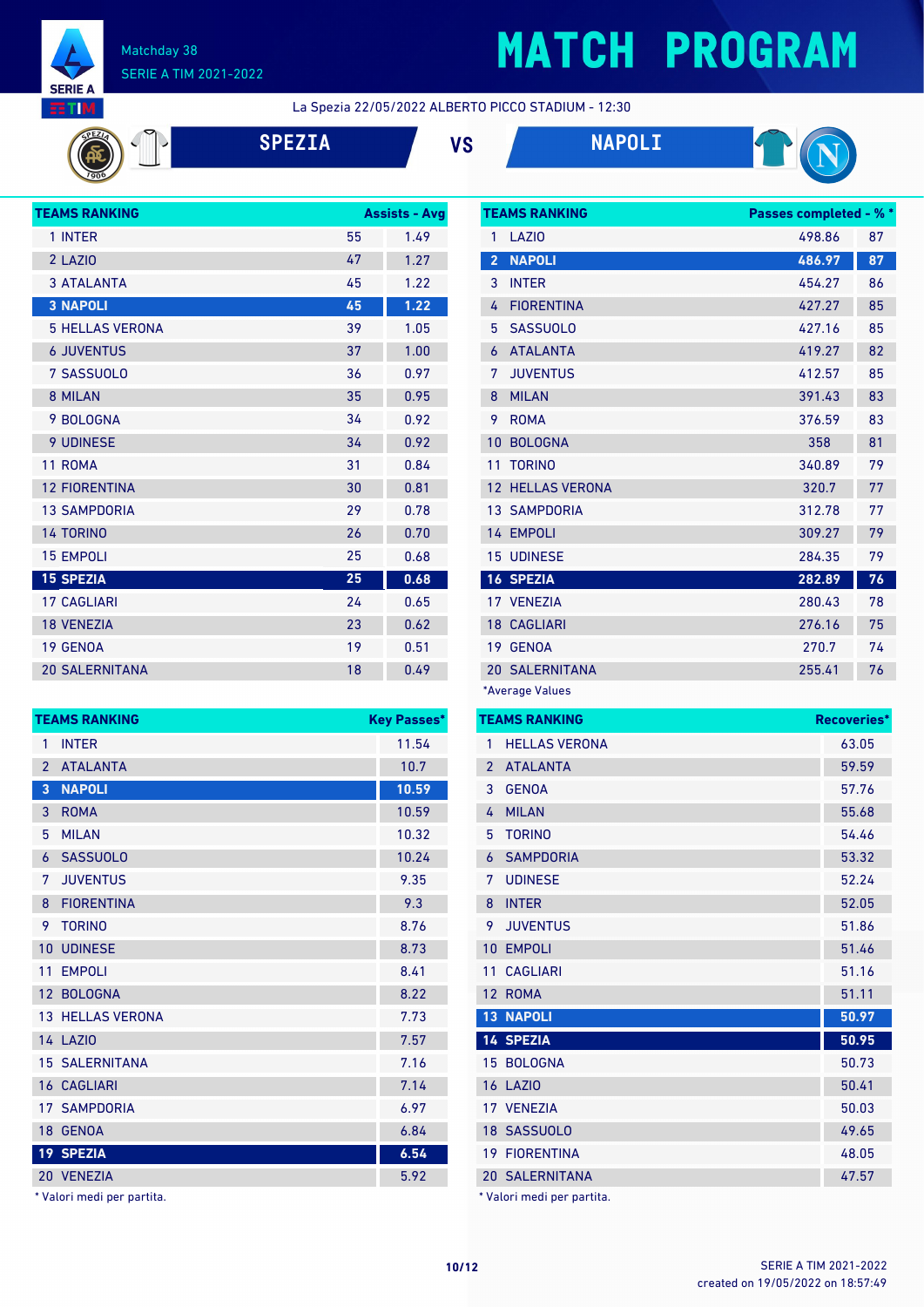

# **MATCH PROGRAM**

La Spezia 22/05/2022 ALBERTO PICCO STADIUM - 12:30

**SPEZIA VS NAPOLI**



|                 | <b>TEAMS RANKING</b>    | <b>Tot. Saves - Average</b> |      |
|-----------------|-------------------------|-----------------------------|------|
| 1               | <b>VENEZIA</b>          | 154                         | 4.16 |
| $\overline{2}$  | <b>EMPOLI</b>           | 143                         | 3.86 |
| 3               | <b>SPEZIA</b>           | 139                         | 3.76 |
| 4               | <b>SALERNITANA</b>      | 138                         | 3.73 |
| 5               | <b>BOLOGNA</b>          | 128                         | 3.46 |
| 6               | <b>GENOA</b>            | 123                         | 3.32 |
| 7               | <b>SAMPDORIA</b>        | 119                         | 3.22 |
| 8               | <b>CAGLIARI</b>         | 117                         | 3.16 |
| 9               | <b>SASSUOLO</b>         | 108                         | 2.92 |
| 10              | <b>ROMA</b>             | 104                         | 2.81 |
| 11              | <b>NAPOLI</b>           | 102                         | 2.76 |
|                 | <b>12 HELLAS VERONA</b> | 99                          | 2.68 |
|                 | <b>13 UDINESE</b>       | 95                          | 2.57 |
|                 | 14 MILAN                | 93                          | 2.51 |
| 15              | <b>INTER</b>            | 93                          | 2.51 |
|                 | 16 ATALANTA             | 93                          | 2.51 |
| 17 <sup>2</sup> | <b>JUVENTUS</b>         | 88                          | 2.38 |
|                 | 18 LAZIO                | 85                          | 2.3  |
|                 | <b>19 TORINO</b>        | 81                          | 2.19 |
|                 | <b>20 FIORENTINA</b>    | 77                          | 2.08 |

|                | <b>TEAMS RANKING</b>  | AVG (Km) |
|----------------|-----------------------|----------|
| 1              | LAZIO                 | 112.396  |
| $\overline{2}$ | <b>INTER</b>          | 111.426  |
| 3              | <b>EMPOLI</b>         | 111.238  |
| 4              | <b>ATALANTA</b>       | 110.828  |
| 5              | <b>HELLAS VERONA</b>  | 109.876  |
| 6              | <b>VENEZIA</b>        | 108.83   |
| 7              | <b>GENOA</b>          | 108.724  |
| 8              | <b>JUVENTUS</b>       | 108.051  |
| 9              | <b>ROMA</b>           | 107.961  |
| 10             | <b>CAGLIARI</b>       | 107.388  |
| 11             | <b>SPEZIA</b>         | 106.994  |
|                |                       |          |
|                | <b>12 SALERNITANA</b> | 106.961  |
|                | 13 MILAN              | 106.775  |
|                | 14 TORINO             | 106.462  |
|                | <b>15 NAPOLI</b>      | 105.929  |
|                | <b>16 SAMPDORIA</b>   | 105.787  |
| 17             | <b>BOLOGNA</b>        | 105.194  |
|                | 18 SASSUOLO           | 105.162  |
| 19             | <b>FIORENTINA</b>     | 105.123  |

| <b>TEAMS RANKING</b> |                       | <b>Tot. Final Third Passes - Avg.</b> |        |  |
|----------------------|-----------------------|---------------------------------------|--------|--|
| 1                    | <b>ATALANTA</b>       | 4512                                  | 121.95 |  |
| $\overline{2}$       | <b>NAPOLI</b>         | 4137                                  | 111.81 |  |
| 3                    | <b>INTER</b>          | 3899                                  | 105.38 |  |
| 4                    | <b>LAZIO</b>          | 3718                                  | 100.49 |  |
| 5                    | <b>MILAN</b>          | 3421                                  | 92.46  |  |
| 6                    | <b>TORINO</b>         | 3346                                  | 90.43  |  |
| 7                    | <b>FIORENTINA</b>     | 3328                                  | 89.95  |  |
| 8                    | <b>SASSUOLO</b>       | 3255                                  | 87.97  |  |
| 9                    | <b>JUVENTUS</b>       | 3253                                  | 87.92  |  |
| 10                   | <b>HELLAS VERONA</b>  | 3176                                  | 85.84  |  |
| 11                   | <b>ROMA</b>           | 2911                                  | 78.68  |  |
| 12 <sup>°</sup>      | <b>BOLOGNA</b>        | 2901                                  | 78.41  |  |
|                      | 13 EMPOLI             | 2850                                  | 77.03  |  |
|                      | 14 UDINESE            | 2658                                  | 71.84  |  |
|                      | <b>15 SAMPDORIA</b>   | 2422                                  | 65.46  |  |
|                      | <b>16 SPEZIA</b>      | 2228                                  | 60.22  |  |
|                      | <b>17 SALERNITANA</b> | 2203                                  | 59.54  |  |
|                      | <b>18 CAGLIARI</b>    | 2172                                  | 58.7   |  |
|                      | 19 GENOA              | 2120                                  | 57.3   |  |
| 20                   | <b>VENEZIA</b>        | 1973                                  | 53.32  |  |

| <b>TEAMS RANKING</b> |                      | <b>Tot. Dribbling - Average</b> |       |
|----------------------|----------------------|---------------------------------|-------|
| 1                    | <b>MILAN</b>         | 443                             | 11.97 |
| $\overline{2}$       | <b>SASSUOLO</b>      | 396                             | 10.7  |
| 3                    | <b>ATALANTA</b>      | 364                             | 9.84  |
| 4                    | <b>JUVENTUS</b>      | 357                             | 9.65  |
| 5                    | <b>NAPOLI</b>        | 351                             | 9.49  |
| 6                    | <b>UDINESE</b>       | 350                             | 9.46  |
| 7                    | LAZI <sub>0</sub>    | 331                             | 8.95  |
| 8                    | <b>ROMA</b>          | 326                             | 8.81  |
| 9                    | <b>BOLOGNA</b>       | 320                             | 8.65  |
| 10                   | <b>HELLAS VERONA</b> | 310                             | 8.38  |
| 11                   | <b>SALERNITANA</b>   | 305                             | 8.24  |
| 12                   | <b>GENOA</b>         | 298                             | 8.05  |
|                      | 13 VENEZIA           | 295                             | 7.97  |
|                      | <b>14 FIORENTINA</b> | 290                             | 7.84  |
| 15                   | <b>TORINO</b>        | 287                             | 7.76  |
| 16                   | <b>EMPOLI</b>        | 286                             | 7.73  |
|                      | 17 SPEZIA            | 281                             | 7.59  |
| 18                   | <b>INTER</b>         | 250                             | 6.76  |
| 19                   | <b>CAGLIARI</b>      | 243                             | 6.57  |
|                      | <b>20 SAMPDORIA</b>  | 222                             | 6     |